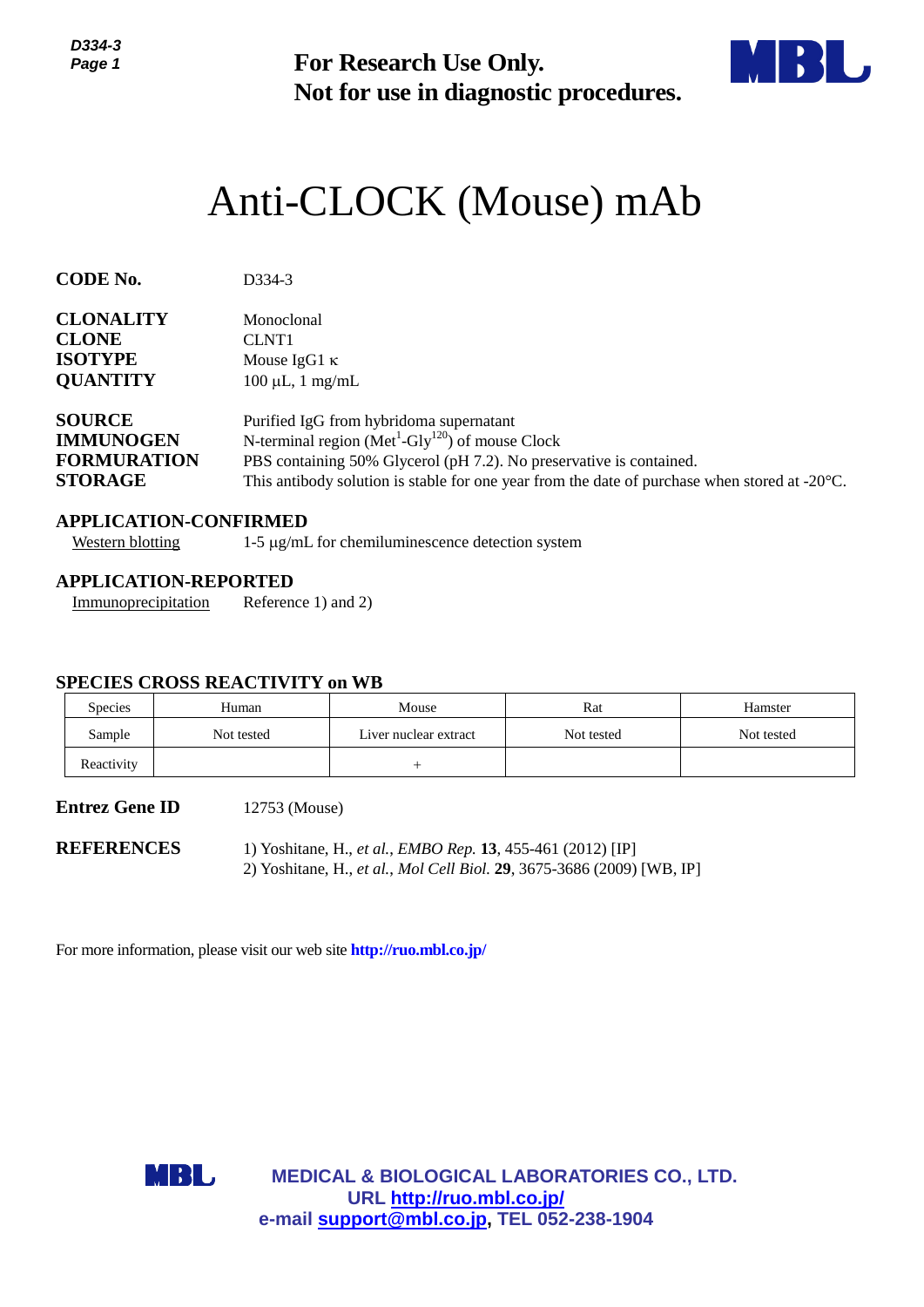*D334-3 Page 2*

# **RELATED PRODUCTS**

| Antibodies          |                                            |
|---------------------|--------------------------------------------|
| D334-3              | Anti-CLOCK (Mouse) mAb (CLNT1)             |
| D333-3              | Anti-CLOCK (Mouse) mAb (CLSP3)             |
| D <sub>335</sub> -3 | Anti-BMAL1 (Mouse) mAb (B1BH2)             |
| CY-P1016            | Anti-SIRT1 pAb                             |
| <b>RN032P</b>       | Anti-CIRBP pAb                             |
| Kits                |                                            |
| CY-1151             | CycLex <sup>®</sup> SIRT1/Sir2 Deacetylase |
|                     | Fluorometric Assay Kit                     |
| CY-1152             | CycLex <sup>®</sup> SIRT2 Deacetylase      |

|         | Fluorometric Assay Kit                |
|---------|---------------------------------------|
| CY-1153 | CycLex® SIRT3 Deacetylase             |
|         | <b>Fluorometric Assay Kit</b>         |
| CY-1156 | CycLex <sup>®</sup> SIRT6 Deacetylase |
|         | Fluorometric Assay Kit                |

Recombinant proteins (Human, Active)

CY-E1151 NAD<sup>+</sup>[-Dependent Deacetylase SIRT1](http://ruo.mbl.co.jp/dtl/P/CY-E1151/)

CY-E1152 NAD<sup>+</sup>[-Dependent Deacetylase SIRT2](http://ruo.mbl.co.jp/dtl/P/CY-E1152/)

CY-E1153 NAD<sup>+</sup>[-Dependent Deacetylase SIRT3](http://ruo.mbl.co.jp/dtl/P/CY-E1153/)

CY-E1156 NAD<sup>+</sup>-Dependent Deacetylase SIRT6